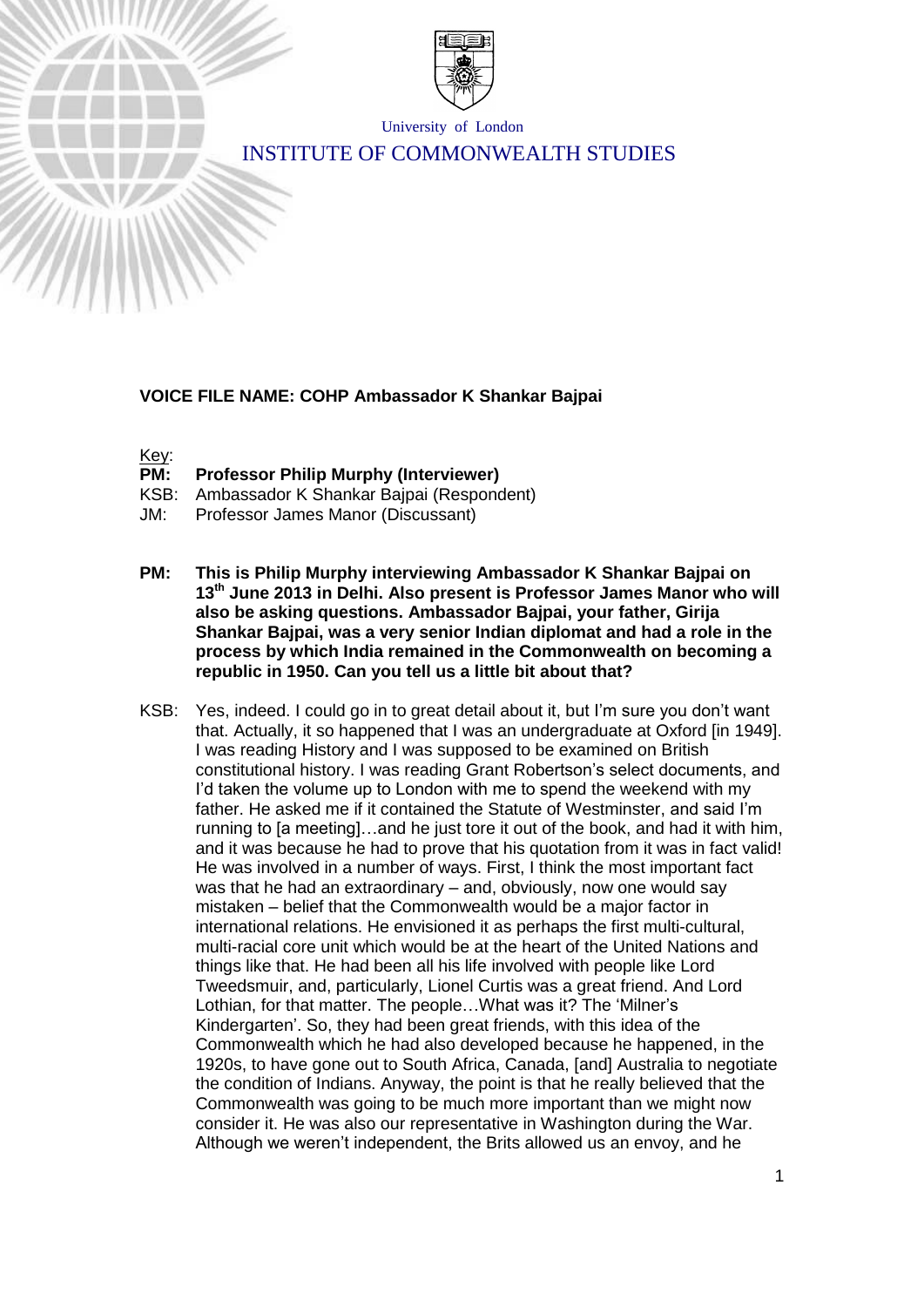became very close friends with people like Lester Pearson, Sir Owen Dixon and I forget who the South African was, not that he was very keen on him! Anyway, this commitment to the Commonwealth became something of an article of faith in humanism. You can see from his exchange of discussions with [Leo] Amery, etc. They were trying to think how to find a solution for a new Commonwealth which, in any case, needed to be revitalised after War, but which he did, shall I say, push particularly hard because of India's determination to become a republic. And, if I may…I don't want to bore you with history, but the Dictionary of National Biography entry on my father by Olaf Caroe, I think, says it all: "In Bajpai, the Commonwealth had a doughty champion and the reality of the Commonwealth bond between India and Britain in all probability owed more to his steady counsel behind the scenes than to the decisions of statesmen." I think that is very well put, and it is, in fact, what happened both in advising Nehru here and in his conversations with the Commonwealth leaders on the advisability of keeping this somehow an active relationship. He was able to play a role because he knew the London establishment and he also had access here [in Delhi]. I have to add that there was a bigger problem of persuading the other Indian political leaders to be more open to the idea, because they were originally flatly hostile to it. It was made a bit easier because of Nehru's innate, shall I say, sense of kinship with the nicer Brits, if I may put it that way.

#### **PM: Yes.**

KSB: It was ultimately his statesmanship and his personal intervention. But, I have to say, also Krishna Menon – who was otherwise a very controversial figure and not always welcome in London – on this he was very helpful in pushing the Indian readiness to join the Commonwealth as a republic, and then it was a question of finding the formula which, as you saw in this *Guardian* comment, was very much my father's phraseology.

#### **PM: Can you explain that a little more. You say it's your father's phraseology. Can you explain a little bit about the background to that?**

KSB: This is Patrick Gordon Walker and, in it, it says that he had started this discussion in Delhi when Gordon Walker came here for the preparatory meetings, and he explains it all in some detail, if I can find the relevant page. He said that:

[*Reading*] "The adequate consideration to the problem could hardly be given in Delhi. There were many other things, including Nehru's preoccupations. At the best they had been thinking about it in fits and starts. He himself had been thinking of the type of declaration of the Balfour kind. It would recite that the British Commonwealth was dynamic and must change in its vitality. The membership of the new Dominions not of British origin necessitated further change in the form of the Commonwealth. The reality of the Commonwealth relationship was common acceptance of ideas of justice and liberty. Of these common ideas, the king and parliament had been the pre-eminent institutions. The Crown was the symbol of the unity between all the members and so recognised as such. He said this was only his idea, but Nehru had, perhaps, something like that in mind when he talked to me in the afternoon."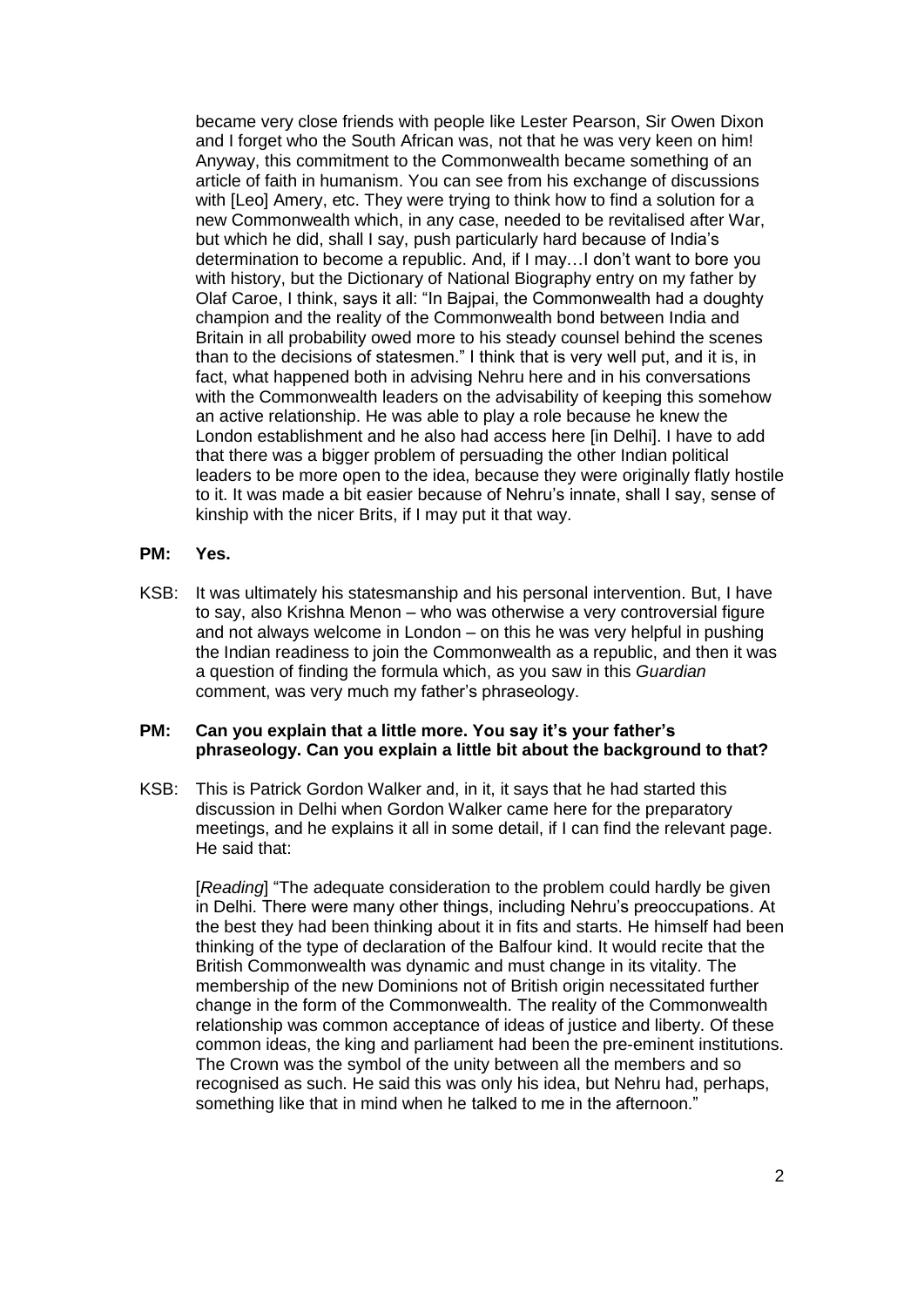So, this thinking that had already gone in, and somewhere he actually uses that phrase – 'Head of the Commonwealth'. That's simple enough once that happened.

- **PM: Yes.**
- KSB: So, sorry, to go back to your question. It was…?
- **PM: Your father's role in framing that, but I think the documents brings it up very clearly. Can I broaden the question out? It's interesting you say [that] your father thought the Commonwealth was going to be a major force in world politics. In David Malone's book** *Does the Elephant Dance* **– a recent survey of Indian foreign policy – it's interesting that there's only one reference to the Commonwealth in the index, and that's to the Commonwealth Games in Delhi in 2010. Do you think that's a fair representation of the significance of the Commonwealth in Indian foreign policy since 1947?**
- KSB: Should we limit it to India? I mean, wouldn't you get more or less something like that in almost any member, including Britain?

# **PM: I think you would.**

- KSB: So, I would say that that is a change in the sense of either the importance of the organisation in itself, or of the relevance of the individual members in their own policy-making.
- **PM: Yes.**
- KSB: As you know…do you still call it the Foreign and Commonwealth Office?

#### **PM: Yes, you do.**

KSB: I think you're the only ones who do. [*Laughter*] No, I think Australia does, too. No, frankly, it doesn't weigh in anybody's thinking. In fact, people often chide us for remaining in it, or, rather, even paying obeisance to it with its annual conferences. I have attended one Commonwealth Heads of Government [Meeting] here, and two CHOGMS – oh, sorry, I forgot the one in Bermuda when I was Ambassador in Washington. I have no doubt in my own mind that it is, today, bound together more by historic memories than by common practice. There was a time when it was bound together by the commitment to democracy – we all know that there are certain members which have very little time for democracy any longer. The British rule of law which we all inherited… perhaps this continued more effectively, and I think I'm right in saying that there is a Commonwealth juridical grouping that meets with the Chief Justices and things.

# **PM: Yes, the Commonwealth Lawyers Association.**

- KSB: I think the Commonwealth Speakers, also.
- **PM: Yes.**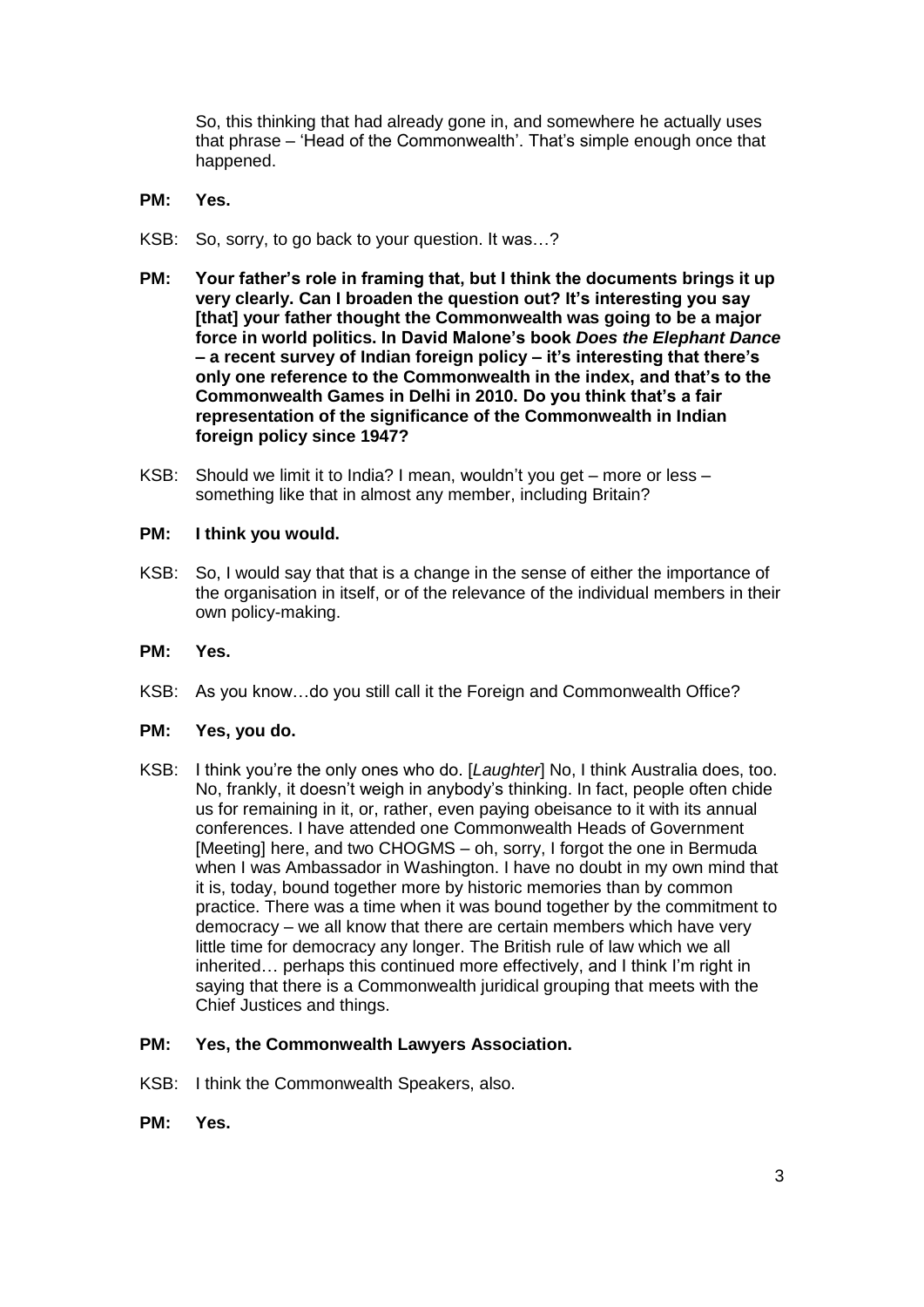KSB: But, as far as the Commonwealth Heads of Government are concerned, I think it serves the particular purpose of making people from very different parts of the world – who, of course, all now belong to the United Nations, but this is more of a club – feel more at ease with each other. They speak in the same idiom, as well as the same language, and they feel that they can talk to each other much more frankly than they do [at the UN]. So, in a sense… And it's been quite interesting, [because] quite often these have met just before the General Assembly and a lot of issues have been sort of aired and helped people make up their minds on policy. So, that is a hard-to-measure role that it plays, but I think it does play that.

# **PM: Yes.**

KSB: And if I may transpose… Somebody else was interviewing me this morning about our commitment to Non-Alignment. I was reminded [that], after I retired, I was a Professor at Berkeley and was asked to inaugurate a Chair at Brandeis and they had a little lunch for me at which two diplomats – one, an Ambassador from Ghana, and one from one of the West Indies, I forget which – were at the lunch and I was saying frankly that the Non-Aligned Movement had had its day. And they said, "You know, it's alright for you, from a very big country, to say things like that, but we all come from very small countries. We find it a very convenient way to be heard and to also learn what others are thinking." And I think that applies to the Commonwealth also.

### **PM: Can I ask you about your period as Secretary at the Ministry of External Affairs? This coincided with the Commonwealth Heads of Government Meeting in Delhi. Were you involved in the preparations for that and can you tell me a little bit about that?**

KSB: Yes, we were. Actually, the problem there was that we were also suddenly landed with the Non-Aligned Conference and were more busy with that.

#### **PM: Yes, indeed.**

KSB: So, we were more busy with that. This became a family affair compared to the other, and the main thing always in these things is the retreat and, well, my only involvement in that was that Mrs Gandhi sent me to go make sure the menu was up to her standard [*Laughter*]. She was very particular about those things. Actually, I was more involved in the policy side of it at Fiji for the CHOGM the year before. Mrs Gandhi refused to go because she was having a quarrel with Ratu Mara at the time. There we got very involved with things like Indochina [and] the Cambodian issue, so I would say that the preparations for the Commonwealth that I'm familiar with were really extensions of preparations for the UN and other meetings. We had more or less the same agenda. Let's say 'intra-Commonwealth' issues hardly came up. But [with] the difficult ones, of course – like Kashmir – we were the first to say we're not going to discuss it.

#### **PM: Yes.**

KSB: So, what are the issues? Sometimes a few trade matters, Commonwealth preference having long since been history. There aren't many issues between the Commonwealth, cementing or divisive, I think, so we more or less talk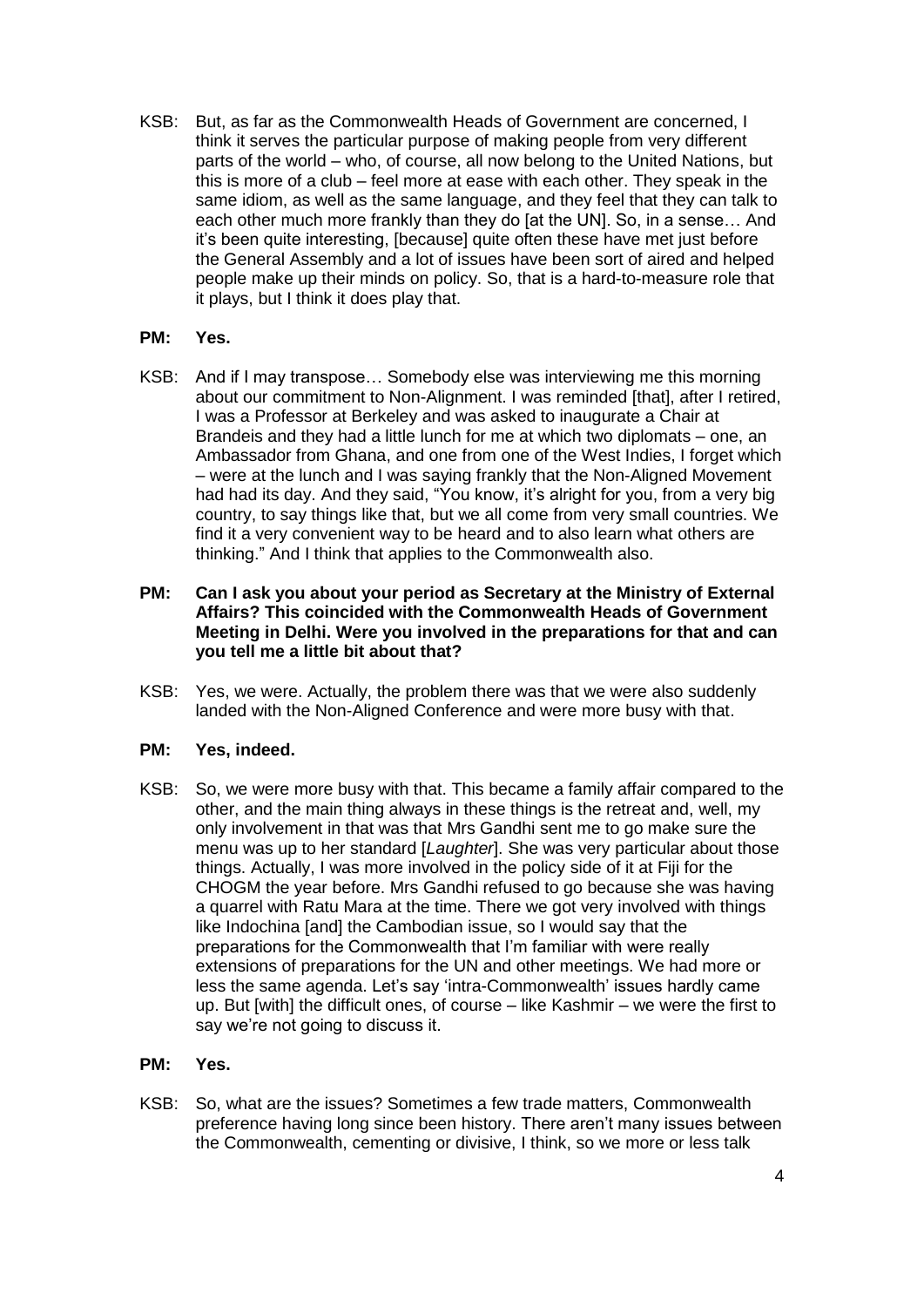about the world situation. And I don't think there has been a concerted Commonwealth position. Even, I would say, perhaps – you will know much better – if you take the original Dominions, I'm not sure that they concert policy all that much any longer.

- **PM: No.**
- KSB: So, the larger ones are even more amorphous.

# **PM: One thing that happened shortly before the CHOGM in 1983 was the American invasion of Grenada and, again, the Commonwealth was quite divided in its reaction to that. Did that feature in discussions?**

KSB: Not that I'm aware of. In fact, I was not dealing with that aspect of it. I was Secretary of Eastern [Affairs]: China and Japan. I didn't have any involvement in that. But I can't remember anyone even talking about it, frankly. I mean, they talked about the American invasion but not as a Commonwealth matter.

# **PM: Were you at all involved in the arrangements for the Queen's visit? This was her first visit to India since 1961.**

KSB: I was only there to clap. [*Laughter*]

# **PM: Do you have any recollections of her visit?**

KSB: To be honest with you, I don't, and I'm trying to think why. I think I'm the only Indian still alive who attended both her coronation and that of her father.

# **PM: Did you?**

KSB: It was 1937. So, I should have a more lively awareness of her India trip but, to be honest, I don't.

#### **PM: And you attended the Coronation in 1953? Why were you able to attend?**

KSB: I'd just joined the Foreign Service, so our Secretary General – who had succeeded my father – out of kindness to me, I think, took me as his Private Secretary.

#### **PM: What do you think of the monarch's role as Head of the Commonwealth? And her record as Head of the Commonwealth?**

KSB: Doesn't it vary from place to place?

#### **PM: Yes, indeed.**

KSB: Obviously, the original advocates of having a greater role for the monarchy in the Commonwealth are no longer that keen on it. I mean, Australia and New Zealand were the two states who were most adamant during our negotiations [in 1949] about giving recognition to the Crown, and they were the hardest to persuade to accept the new formula. Canada was very helpful in the case of Pearson, I would say. Probably… Am I just wrong in thinking that somehow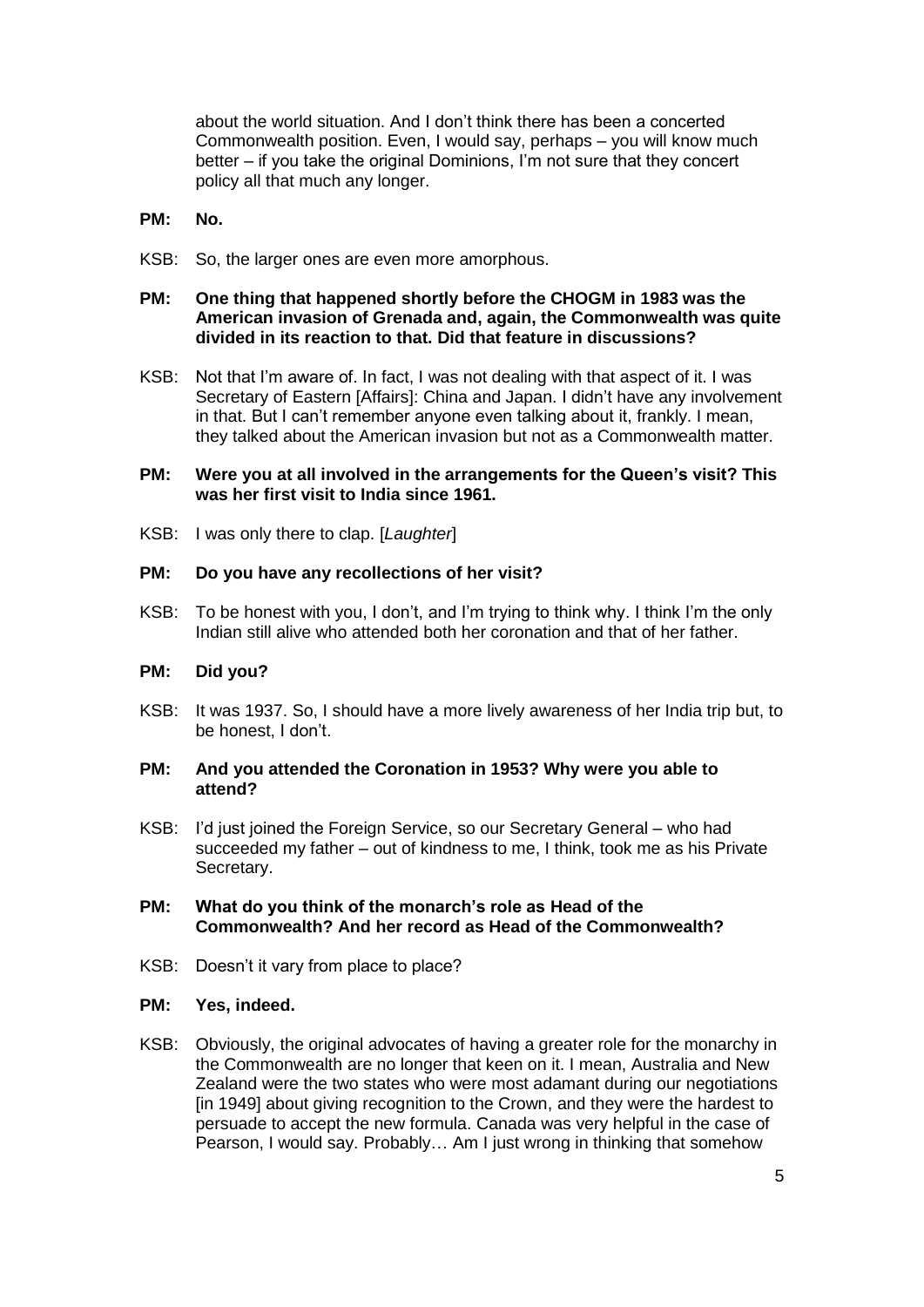there's more affection for the Queen in Canada than there might be even in Australia, possibly? [*Laughter*] I think the republican movement in Australia has petered out, but there isn't as much of an affection for the Crown as there was at that time. And, of course, South Africa was different all along. So, I would say that the role of the monarch is to lend the aura of the monarchy as an additional prestige to the organisation.

# **PM: Yes. What about Mrs Gandhi? What would you say, broadly, was her attitude towards the Commonwealth?**

KSB: Pretty much that of her father, I think. She felt that this was a very useful gathering of different cultures and different political points of view – even of different political systems, by that time – and, therefore, I don't know if she actually used this phrase, but more or less she looked upon it as a miniature United Nations, without all the formalities and the political posturing that goes on there.

# **PM: How did she get on with Mrs Thatcher?**

KSB: Very well indeed.

#### **PM: Right.**

KSB: Extraordinarily well. I think the feminine bond was one of the things. They were both Iron Ladies of their own kind. So, I think they were kindred spirits in many ways, yes.

### **PM: Did you see that in action?**

KSB: Yes, well one could see that there was really almost sisterly affection between them.

# **PM: Was there any change in India's approach after Indira Gandhi died? Was Rajiv Gandhi…do you think he engaged in a more positive way with the Commonwealth?**

KSB: Rajiv Gandhi was very, very involved. In fact, one of my most intensive experiences was the CHOGM in Bermuda. Bahamas. I keep mixing the two up. Which was the one...?

#### **PM: Was it Nassau?**

- KSB: Nassau. I am sorry. Because I was with him then and he was very keen to get to know the leaders. He felt particularly close to Bob Hawke – the age may have helped. I'm trying to remember the New Zealander who was also quite a young man. He made quite an effort, and after that he was always looking for Bob Hawke. I'm trying to remember… Maggie was still Prime Minister, so she was there. He was very keen on it, he always attended.
- JM: There was one CHOGM where Rajiv Gandhi worked together with, I think, Malcolm Fraser – this was a different CHOGM, obviously, without Hawke there – and with, I think, Kenneth Kaunda, and the three of them managed to persuade Mrs Thatcher to ease her rather hard line position on South Africa.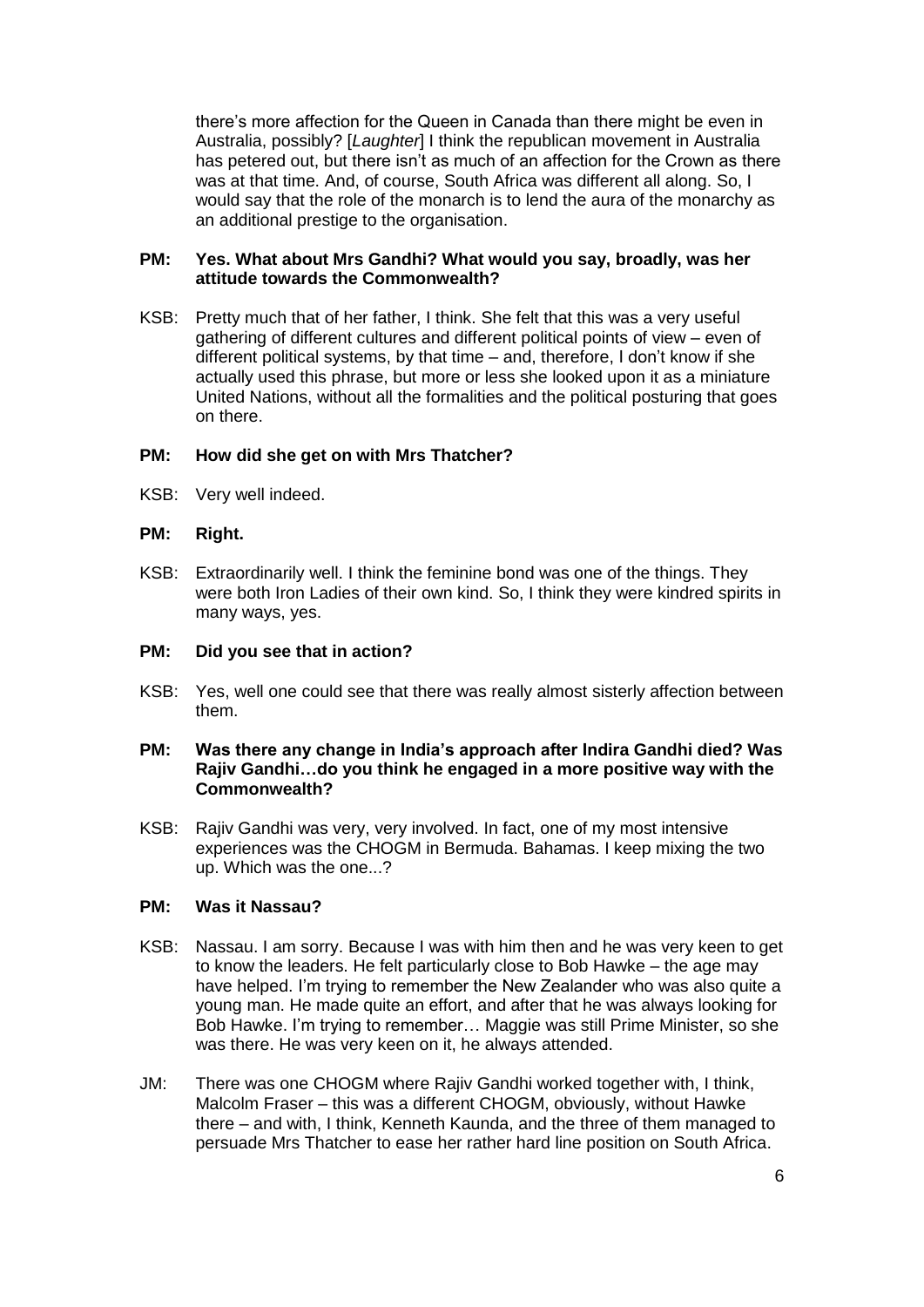And Rajiv, I think, was actually a constructive force on that occasion and very much aware of…

- KSB: Could well have been. I'm trying to remember when that would have been… Because I went from the CHOGM here [in Delhi] as Ambassador to Washington, which is where I was concurrently accredited to the Bahamas – that's how I got involved. And so, Malcolm Fraser was here for the main meeting and then, by the time we got to the Bahamas, there was already Bob Hawke. So, I don't know where this could have taken place.
- JM: I may be off slightly, but I do think that, certainly, the Zambians think that Rajiv played a very constructive role.
- KSB: But he would; I could believe that. He would try. But I'm trying to think what the forum would have been, unless there was a CHOGRM in between. But how could a CHOGRM involve those three? So, you have me there.
- JM: I was present in New Delhi during the most recent visit by the Queen [in 1997], which was a more troubled visit. She had gone to Pakistan prior to coming to India. It was nothing to do with the Queen, but the British Foreign Minister had made statements which upset New Delhi. And I think Mr Gujral was also somewhat upset with an incident that occurred between him and the British High Commissioner in Delhi, David Gore-Booth. I was working in the Prime Minister's office on Panchayati Raj, of all things. I'm not even British, but the British High Commission was desperate because the MEA was not returning calls and the Queen was arriving in 36 hours, etc. I was carrying messages verbally from the PMO to the High Commission and back again, because the High Commission…Somebody wasn't interacting, and Mr Gujral was perhaps reluctant to get involved in this. And, of course, then he became Prime Minister. I wonder... This incident may not suggest a lukewarm attitude by Prime Minister or Foreign Minister Gurjal towards the Commonwealth, but he was certainly feeling very unhappy and maybe that extended to the Commonwealth, since the Queen is the Head of the Commonwealth. I don't know.
- KSB: No, I doubt if it would extend that way. I think, you know, petty people have petty differences, and I suspect that this is just one of those brushes that immature diplomats have, if I can put it that way. But normally we get on well with the Brits here and in London. In fact, I was just delayed by a meeting with the Foreign Secretary, and he delayed me because he was leaving tonight for London and was on the phone with his counterpart. I don't quite know how to put it, but the Commonwealth aspect of it has in some ways remained stronger than the Indo-British aspect. Certainly, soon after independence, Britain lost interest in India. And it was reciprocated: I think we also started looking at other countries. Even for education, we looked more to the States than to England. That's partly Maggie Thatcher's fee structure, but it was other things, too. In spite of the fact that we have such an active community of Indian origin in London, and in spite of very widespread anti-Americanism in the intellectual circles of India, most Indians now would look rather to the United States for both personal and for business purposes than towards London. Even on the continent, we are now perhaps more engaged with France and even with Germany – in fact, economically perhaps even more with Germany – than with the UK. I would say, though, that over the last 20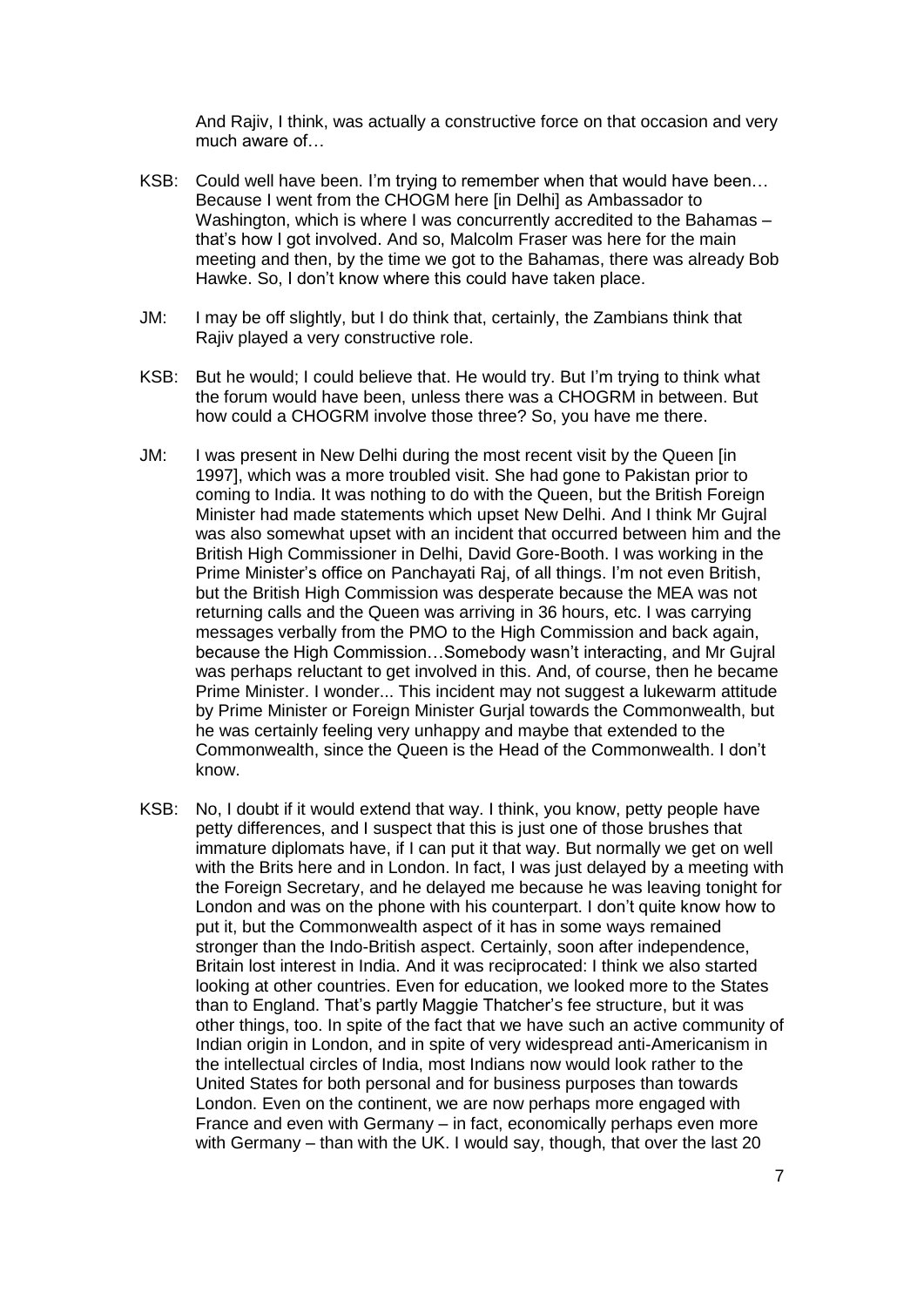years there has been a slight reduction in the balance and Mrs Thatcher – although she may have put off a lot of Indian students – otherwise did a lot to try and restore relations. On the whole, we've now got back to an even keel. But there were times soon after independence…I remember they were wanting to close down the Indian Institute at Oxford because they said nobody would be interested in things like that. At that time, the Commonwealth was less in people's mind. They didn't know what it meant. But, somehow…I mean, if you talk to the India International Centre group and say, "What do you think of the Commonwealth?", somebody may scratch his head and say, "Well, what is the Commonwealth?" But I think, oddly enough, there is more sense of the Commonwealth being a body worth belonging to than [association] in purely British terms. I mean, the wider circles, you know.

### **PM: So, you think that Indian policymakers make a clear distinction between the Commonwealth as an institution and bilateral relations with the UK? Because sometimes it's suggested that those are conflated.**

KSB: No, no, very different. Very, very different. I mean, there are times when you would say – for obvious reasons – that we'd better discuss this with the Brits before we would go to the Commonwealth meetings. But I would say that's [happening] less and less, unless it's a very major decision.

# **PM: You mentioned Mrs Thatcher helping to improve relations with India. Can you explain a little more what you mean by that?**

- KSB: I'd have to go back a long time. It's an impression that has remained with me. I'm not sure I could cite chapter and verse, but maybe [it's] because the two ladies got on well together. I mean, hardly any Indian policymaker – let alone maker of public opinion – would approve of any of the things she spoke for on international relations, where she was seen as, if anything, one-step ahead of Reagan's hard line on many issues. And we were having problems with Reagan, as you know. So, it was not a kinship of policy but, perhaps, just sentiment. She was able to provide the sentiment.
- JM: Between '71 and the 1980s, India had a close relationship with the Soviet Union – understandably, in the circumstances – and a formalisation of it in '71. Now, that would affect relationships with western powers, but would it have any implications whatsoever for the Commonwealth? Except to be something that India had paid more attention to than the rather marginal business of the Commonwealth?
- KSB: Well, I can tell you that the Russians thought our membership of the Commonwealth was a sign of our remaining under British tutelage and, therefore, they thoroughly disapproved. I mean, you'd be amazed... Actually, I was 'Ambassador' in Pakistan [rather than High Commissioner] because they had walked out of the Commonwealth. The other Commonwealth representatives… In fact, they all became Ambassadors, including the Brits. I forget, this must have been 1978…It was some occasion, I don't if was the Commonwealth, I know it was a Queen's…I forget what. It was a major British…

#### **PM: It was 1977, the Jubilee, was that…?**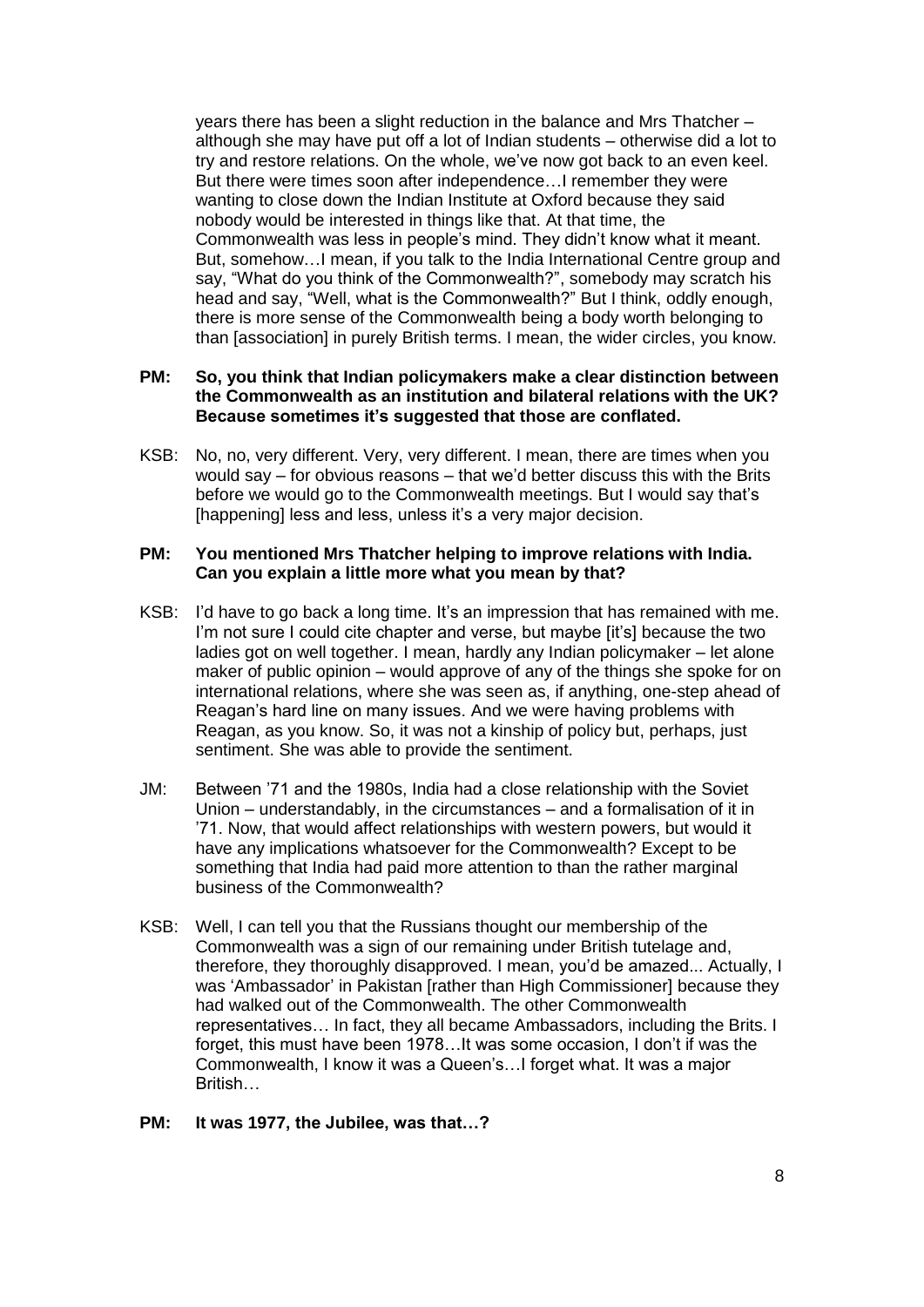KSB: That was it. That must have been it. The British Ambassador asked us, of the Commonwealth, if we'd like to have a joint reception. So, we said, "Fine, we'd love to help foot the bill, if you provide the venue," because they had the only building already ready. But the Russians refused to come. I'm curious. Just to mention that I was doing some research at the Nehru Memorial Museum and I was looking at some letters from Vijaya Lakshmi Pandit, who was then our Ambassador in Moscow, to my father. The Russians, when she went to present her credentials, welcomed her in Hindi, and she had prepared to speak in English. And she muttered a few words in her broken Hindi but went ahead in English, and the Russians objected. The next time she had to go with a translator and they insisted on trying to speak to us in Hindi because, when we didn't, they took it as a sign that we were still British stooges. So, the Russian attitude towards the Commonwealth was [as an instance of] western imperialism, that's all, and therefore our membership of the Commonwealth was held against us in odd little ways like that. But let me just correct one thing: the relationship with the Russians antedates '71, and in fact was more useful to us 'til 71 than afterwards because… And I was at Tashkent and I can tell you that the Russians were far from being helpful to us on a number of issues. And even during the Bangladesh crisis. I think they were more concerned that we did not attack Pakistan than that we liberated Bangladesh. So, the treaty has to be seen purely in terms of warding off a possible Chinese involvement: it was neither more nor less than that. The treaty was not the cementing of a particular relationship; it was a purely ad hoc tactic and strategy – a strategic move – for a particular purpose.

# **PM: Can I ask, do you think the Commonwealth played any significant role in India's regional security policy? I mean, in terms of relations with neighbours like Pakistan or Sri Lanka.**

KSB: Not really. In fact, the Commonwealth involvement – threefold, with the Canadians, the Brits and the Australians – came in for a lot of flak because General McNaughton, who was the President of the Security Council at the time, was a Canadian, and we thought he was not very clear what it was all about. In fact, I remember we had to intervene with Mike Pearson, get him to do things. He was very helpful, but the Canadians as a whole were not viewing the Indian involvement with Kashmir with any great favour. The Australians, of course, sent us Sir Owen Dixon as a mediator and it didn't come to anything, but I think the Australian sympathies were very equivocal, to put it mildly. And, as far as the Brits are concerned…I'm sorry to say, they had us hopping mad. In fact, there's a lot on record. [Philip] Noel-Baker, who was then the Commonwealth Secretary, we had to complain about his behaviour to Attlee. So, I would say that Commonwealth involvement in security issues in South Asia has been very marginal, if anything at all. The only time they were at all of any help, and even that was rather equivocal, was during the Rann of Kutch [in the 1965 Indo-Pakistani War], when the British High Commissioner Morris James in Karachi was a sort of gobetween. But there, also, one could feel that he thought the Pakistanis had a better case. And, I'm sorry to say, [but] to begin with there was a very clear London bias towards Pakistan. It hasn't changed all that much in that respect. I mean, we've had our bilateral defence relationship which has been quite a healthy one in terms of our getting equipment and things, but it's purely commercial. I can't think of a single… Even, you know, in Sri Lanka, as you know, the Norwegians have been more of a force than any of the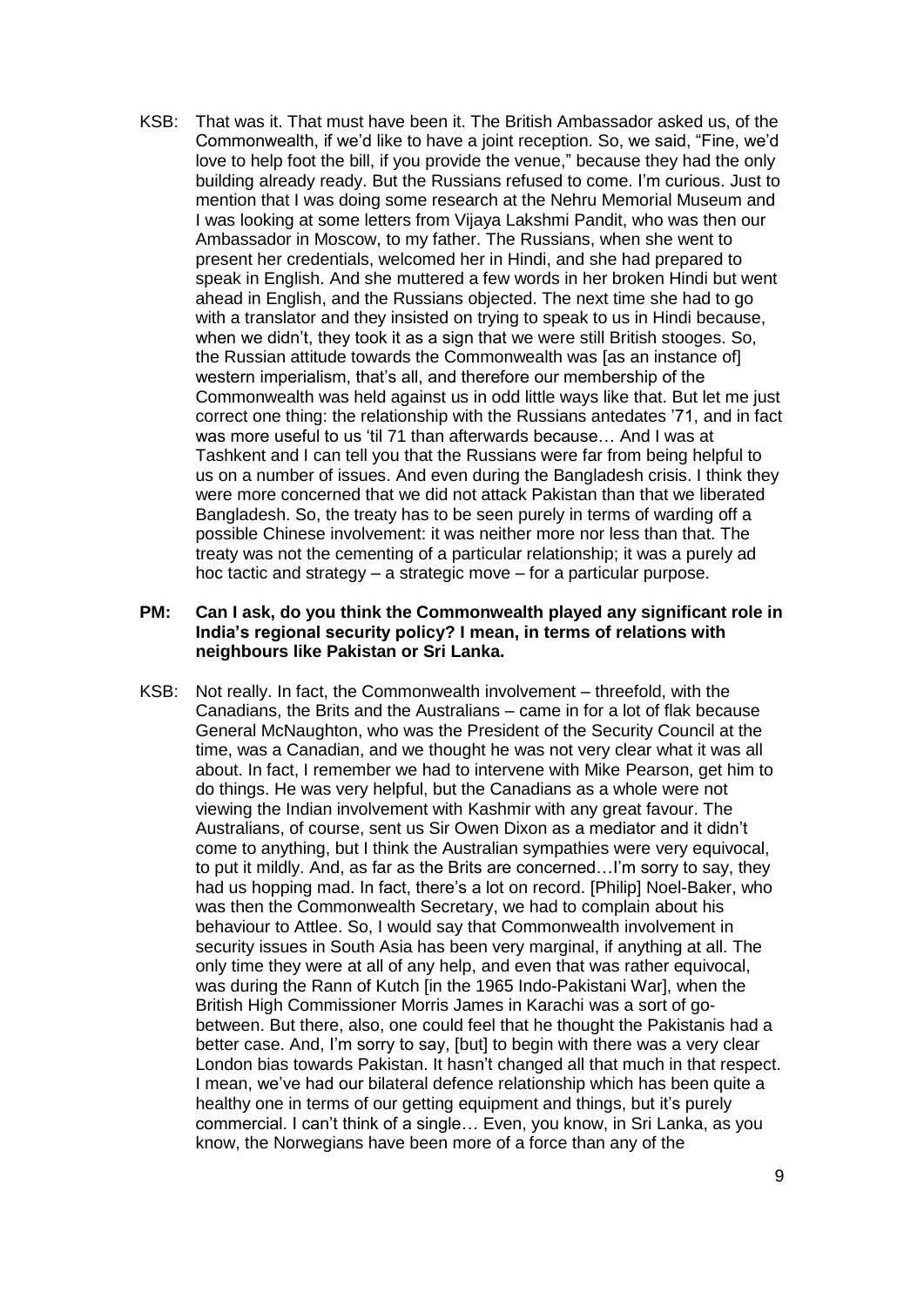Commonwealth countries, and I think it has been proved that Commonwealth countries feel inhibited about dealing with the problems of one of their members. Partly because the members don't like outside intervention and partly because… Especially when it's a dispute between them. But in Sri Lanka, there's not a dispute with another… We have not really come in to it in that sense. But I can't think that the Brits have played any role there. The Canadians, as you know, have been very much more outspoken.

# **PM: Could you say something about the leadership of the official Commonwealth and some of the people who've played leading roles in it? Particularly Sonny Ramphal, during your time.**

KSB: I was going to say that Ramphal is the one I knew. He's a charming and very effective go-getter, if I may put it that way. There are people who thought he was a bit too publicity-seeking, but I don't buy that. I think he did a very good job. He was suave, he was well spoken and he had a commitment. What was the first one, it was a Canadian?

# **PM: Arnold Smith.**

KSB: Arnold Smith. He was a bit wooden. I don't know if you've heard that from others?

# **PM: Yes. [***Laughter***]**

KSB: I thought I saw you smiling. [*Laughter*] I can't think why, but…He had a brother, I think – Wilfred Cantwell Smith. He was an authority on Islam. There was some sort of…he was a bit religious himself, if I may put it that way. Those are the only two I really know and, of course, Kamalesh [Sharma]. He's now the contemporary Commonwealth… you'd be a better judge of that than I could.

#### **PM: There was an Indian diplomat Moni Malhoutra who was Assistant Secretary General in the '80s.**

- KSB: Moni, yes, have you met him? He's been very sick. He had a heart attack last week, or about two weeks ago. It was touch and go, but I think he's back. I haven't seen him, but since I heard about it… Yes, he had a massive heart attack and [they] got him to hospital just in time. I'm not sure if he's seeing anybody. Well, yes, he was Assistant Secretary General. Very bright and just the type of man a Secretary General would like to have as his right hand. But I think the man who was more active, originally, was Azim Hussain – he's gone now, alas, but he settled in London.
- JM: And, of course, Kris Srinivasan, in more recent times, was Deputy Secretary General.
- KSB: Quite right. He lives in London most of the time, doesn't he?
- JM: And Calcutta, strangely.
- KSB: Well his wife is Bengali.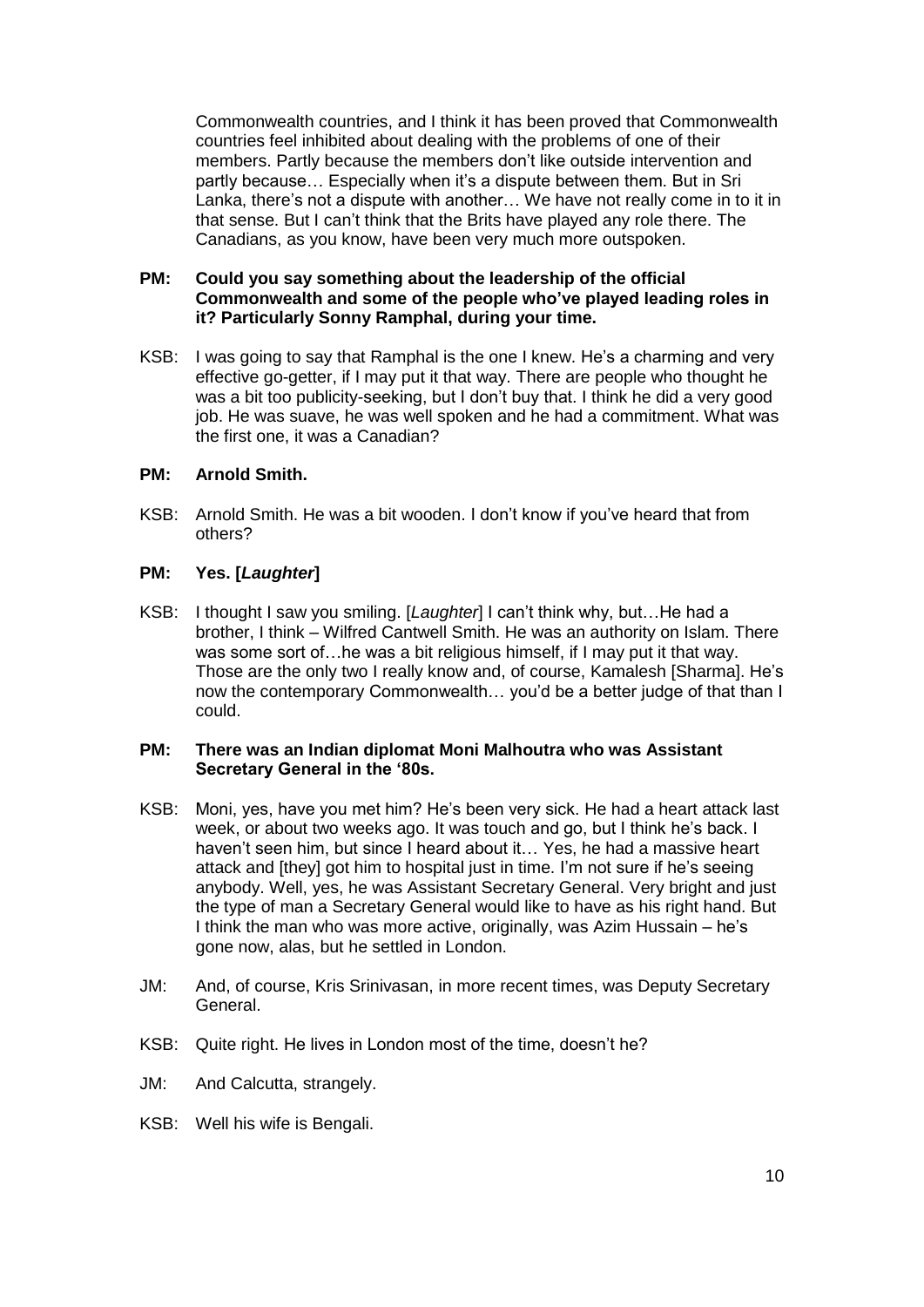- JM: But Kris, I think, has a much more jaded view of the Commonwealth.
- KSB: As he had of most things. [*Laughter*]
- JM: Yes, I eventually got that impression.

# **PM: Rounding off then, as an overview…What do you think are the Commonwealth's achievements – if any – since 1965, from an Indian perspective?**

KSB: Its great achievement is its survival. [*Laughter*] I'm afraid I'm not joking. You know, the very fact that people want to keep it going...They will not think about it every day of their lives, but when the time comes, nobody is saying, "Let's get out of it," and nobody is even saying, "Well, let's ignore it." I think those are important considerations, even though they may sound negative. I have to say, my feeling is that the historic sense of having belonged to something provides a certain momentum which continues to motivate people – or, at least, allows them to view a thing favourably. Otherwise its bonding elements have mostly weakened. To be quite frank, to begin with, this was very much the kind of commitment that made my father overestimate its potential, was that this was the extension of the Enlightenment to the great, wide world and it enabled the values of the Enlightenment to be practised – in the British tradition, but with local colour – and that it would enable the local colour, in a sense, to be able to shape a new multicultural and multiracial organisation. That was the feeling that motivated him. I don't think he would be considering it so today. But it led to a fellow feeling which is not there today. So, what is the bond? I can't think of anything else. If you're in a club, why leave it?

# **PM: Is that all that keeps it going or are there other factors that keep it going, do you think?**

KSB: You see, there's no aid from this thing; there is no Commonwealth preference; there is no common citizenship. So, what is it that anyone gets out of it? I really can't think… In hard, realpolitik terms, it's not doing very much for anybody.

# **PM: Do you think it's more valued by the smaller, weaker countries?**

- KSB: Well, this is the sense I got, as I say, but to be honest I have not served them; I have not had much to do with them. It's just this remark by these two [diplomats] that lingered in my mind. Although it's another context, I think it applies. Yeah, I would say that I'm quite sure that the smaller countries feel… For one thing, it's the only way they get heard in major capitals like London or Ottawa or... it helps.
- JM: There is an office in the British Aid Ministry which seeks to promote the interests of small, poor countries in Africa, Asia and Latin America and to give them voice. This may sound unconvincing, but there is such an office and those people who are committed to what they do say that the Commonwealth is more or less the only forum in which the voices and views and interests of those small, weak countries are not squashed at the outset by the big players.